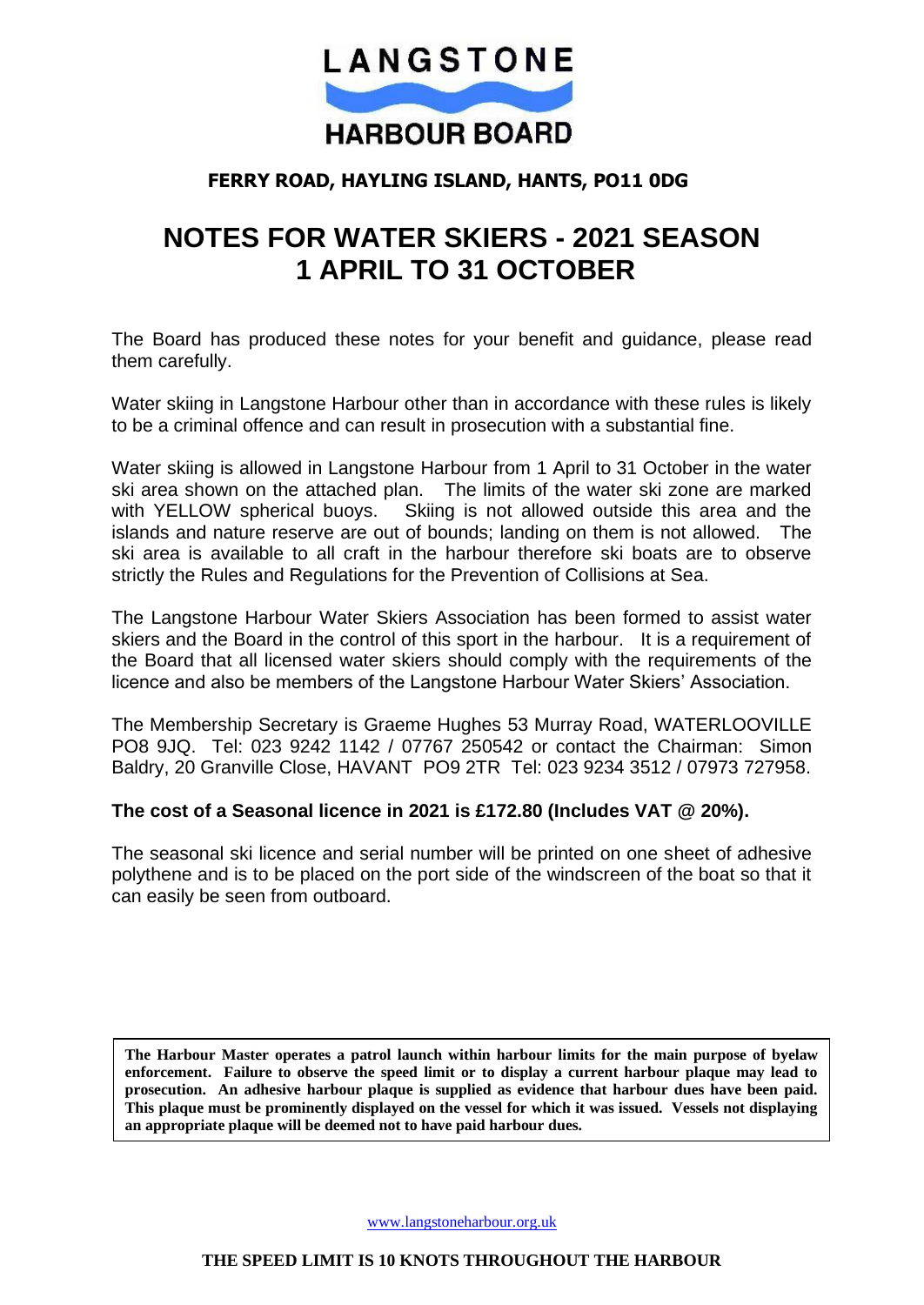### **General notes**

- 1 No vessel capable of being used for water skiing will be issued with a ski licence and allowed to use the harbour ski area unless a) It is covered by insurance for third party risks to the value of at least £2,000,000 and the Harbour Board sees a current insurance certificate. b) It has a name clearly visible from outboard and the name and address of the Owner or master of the vessel is given and noted.
- 2 The speed limit of 10 knots is applicable throughout the harbour.
- 3 The 10-knot speed limit also applies in the ski area unless the boat is actually towing a skier.
- 4 There must be two people in the ski boat whilst towing a skier, one driving, and the other as lookout for the skier.
- 5 The ski course within the ski area shall always be ANTICLOCKWISE, the dividing line being mid-channel.
- 6 The designated area shall not be used for any sport involving high speed other than water skiing.
- 7 Skiing is only allowed after SUNRISE until SUNSET.
- 8 All rafts other than the Ski Association's own are out of bounds and are not to be used for any purpose.
- 9 Trailers or vehicles may not be left on the foreshore.
- 10 The Harbour Board may order the withdrawal of any licence and the forfeiture of any fees.
- 11 The Harbour dues and launching fee included in the cost of the water ski licence are valid from 1 April 2021 to 31 March 2022.

#### **Powers of the Harbour Master**

The Harbour Master is authorised by the Harbour Board to refuse a licence for any vessel for use as a ski boat that is not covered by current insurance to the value of at least £2,000,000.

The Harbour Master should endeavour to apprehend any vessel exceeding the speed limit or skiing without a proper ski licence registration and take full particulars of anyone breaking the rules and report the facts to the Harbour Board. In cases where, in his opinion, the manner in which the vessel is being used is such as to constitute a threat or danger to other users, he is empowered to request that the vessel be removed from the harbour. Upon any such incidents being reported to the Harbour Board, the Harbour Board may resolve that the offending vessel shall be banned from water skiing. Where possible, a written notice of report will be handed to the driver of the reported vessel in order that he or she may make such representations as he or she wishes to the Harbour Board.

The Harbour Master may enlist the aid of the Police force to assist him in the execution of his duty, or call upon the duty Safety Wardens for their assistance.

[www.langstoneharbour.org.uk](http://www.langstoneharbour.org.uk/)